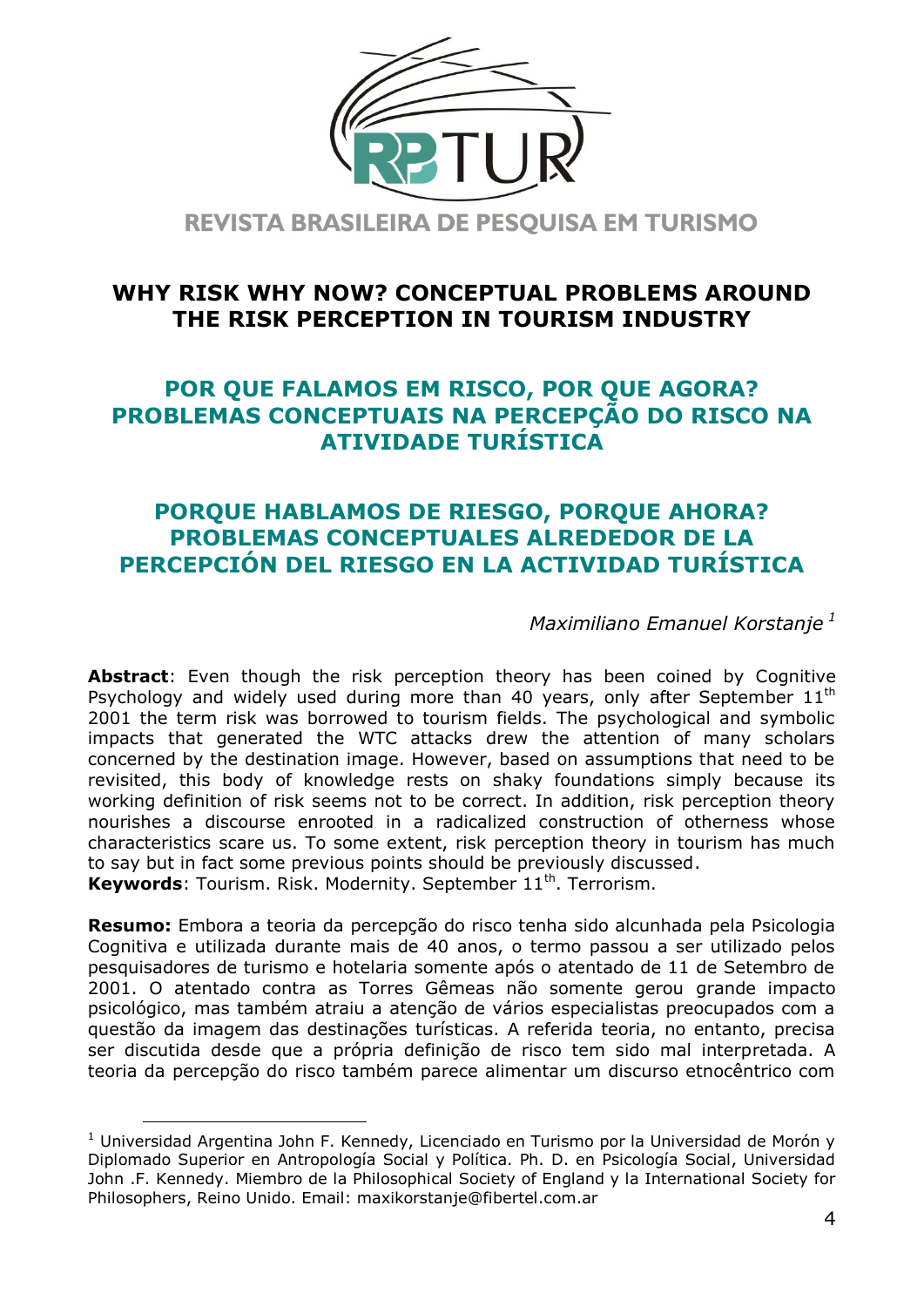

características preocupantes. Neste sentido, este novo campo de pesquisa tem muito a aportar, porém deve ser primeiramente submetido a um olhar crítico. **Palavras-chave**: Turismo. Risco. Modernidade. 11 de Setembro. Terrorismo.

**Resumen:** Aún cuando la teoría de la percepción del riesgo fue acuñada por la Psicología Cognitiva y utilizada por más de 40 años, solo después del atentado del 11 de Septiembre de el término pasó a ser usado por los investigadores en turismo y hotelería. El ataque a las Torres Gemelas no solo generó un gran impacto psicológico sino que atrajo la atención de varios especialistas todos ellos preocupados por cuestiones que hacen a la imagen de los destinos turísticos. Sin embargo, dicha teoría merece ser discutida al encontrarse cuestiones en la definición de riesgo los cuales se han malinterpretado. Asimismo, la teoría de la percepción del riesgo parece alimentar un discurso etnocéntrico cuyo objetivo es presentar a un otro-radicalizado cuyas características nos asustan. En un sentido, este nuevo campo de investigación tiene mucho para decir pero no sin primero someterlo bajo el lente de la crítica. **Palabras clave**: Turismo. Riesgo. Modernidad. 11 Septiembre. Terrorismo.

> Modernity's reflexivity refers to the susceptibility of most aspects of social activity, and material relation with nature, to chronic revision in the light of a new information or knowledge. Such an information or knowledge is not incidental to modern institutions, but constitutive of them … because many possibilities of reflection about reflexivity exist in modern social conditions" (GIDDENS, 1991, p.20).

### **Introduction**

Risk-perception, a term which has been coined by cognitive psychology, has been expanded towards other fields and sub-disciplines such as anthropology, sociology and even geography (BECK, 2006). Afterwards the attacks to the towers in New York in 2001, the concept of risk started to be applied to travels and tourism issues. From that day onwards, a wide range of studies focused on risk perception as a scientific criterion in order for bringing security to tourists who were more vulnerable to threats than others (ROEHL and FESENMEIER, 1992; KELLY, 1997; HALL, 2002; HALL, TIMOTHY and DUVAL, 2003; FLOYD, GIBSON, PENNINGTON-GRAY and THAPA, 2003; QUI-ZHANG, 2005; QI, GIBSON and ZHANG, 2009 FLOYD and PENNINGTON-GRAY, 2004; HEGGIE and HEGGIE, 2004; KUTO and GROVES, 2004; REISINGER and MAVONDO, 2005; GOLDBLATT and HU, 2005; KOZAK, CROTTS and LAW, 2007; BIANCHI, 2007; KORSTANJE, 2009a; PARASKEVAS and ARENDEL, 2007; TANG and WONG, 2009; GUT AND JARRELL, 2010; SWAIN, 2009; ABDEL-AZIM, 2010; TRAN and PHILLIP, 2010).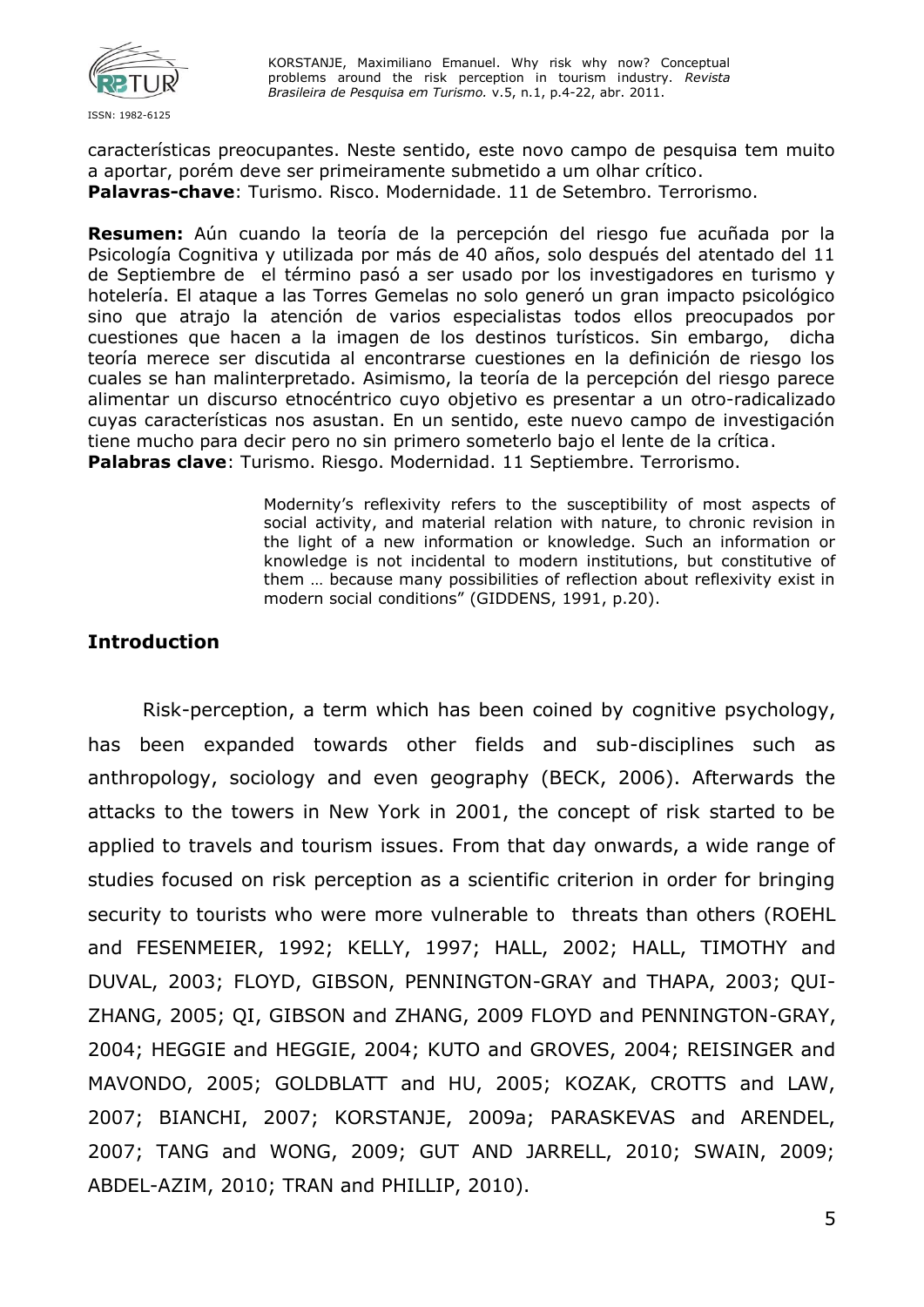

In addition, Fuchs and Reichel (2010) explain convincingly that the sentiment of belonging or proximity is a key factor at time of preconceived risks. Volatile destinations as Israel can be considered safer when tourists are isolated in rural or sparsely populated zones or hosted together with other international tourists (FUCHS and REICHEL, 2010). Of course, because of space and time limitations, only part of specialized literature should be analyzed in this essay-review. The goals of this conceptual work is to provide readers a framework to be applied in empirical approaches as well as revisiting what we understand by risk and hazard, unearthing the voice of Niklas Luhmann, who somehow has not been widely cited in tourism and hospitality fields. This German sociologist gives to us a new platform of analysis to understand how the risk and linguistic discourses converge.

### **Preliminary Discussion**

Fear and fancy have been two key-elements present in the attractiveness of destinations from the tourism inception onwards (DOUGLAS, 1997; ELIAS and DUNNING, 1992). Whenever the ontological security of people is in danger, physical displacement constitutes a prophylactic alternative to recover the sentiment of security. Mouth-to-mouth recommendations or travel online reviews are valid instruments in order for travelers to diminish their angst during they stay out of home. The invention and evolution of all-inclusive package supplies the psychological need to avoid unnecessary risks and intellectualize the uncertainness when the subject is en route (ANDERSON, JUANEDA and SASTRE, 2009). This suggests that travel-related information plays a crucial role in the imaginary of travelers when a territory remains unfamiliar (SMITH et al, 2009) but basically there would be a point of entry in this discussion that points out that under certain conditions a subtle fear may turn into panic.

Lepp and Gibson argue that travel seems to be circumscribed to two contrasting tendencies, the sensation or novelty seeking and risk aversion. As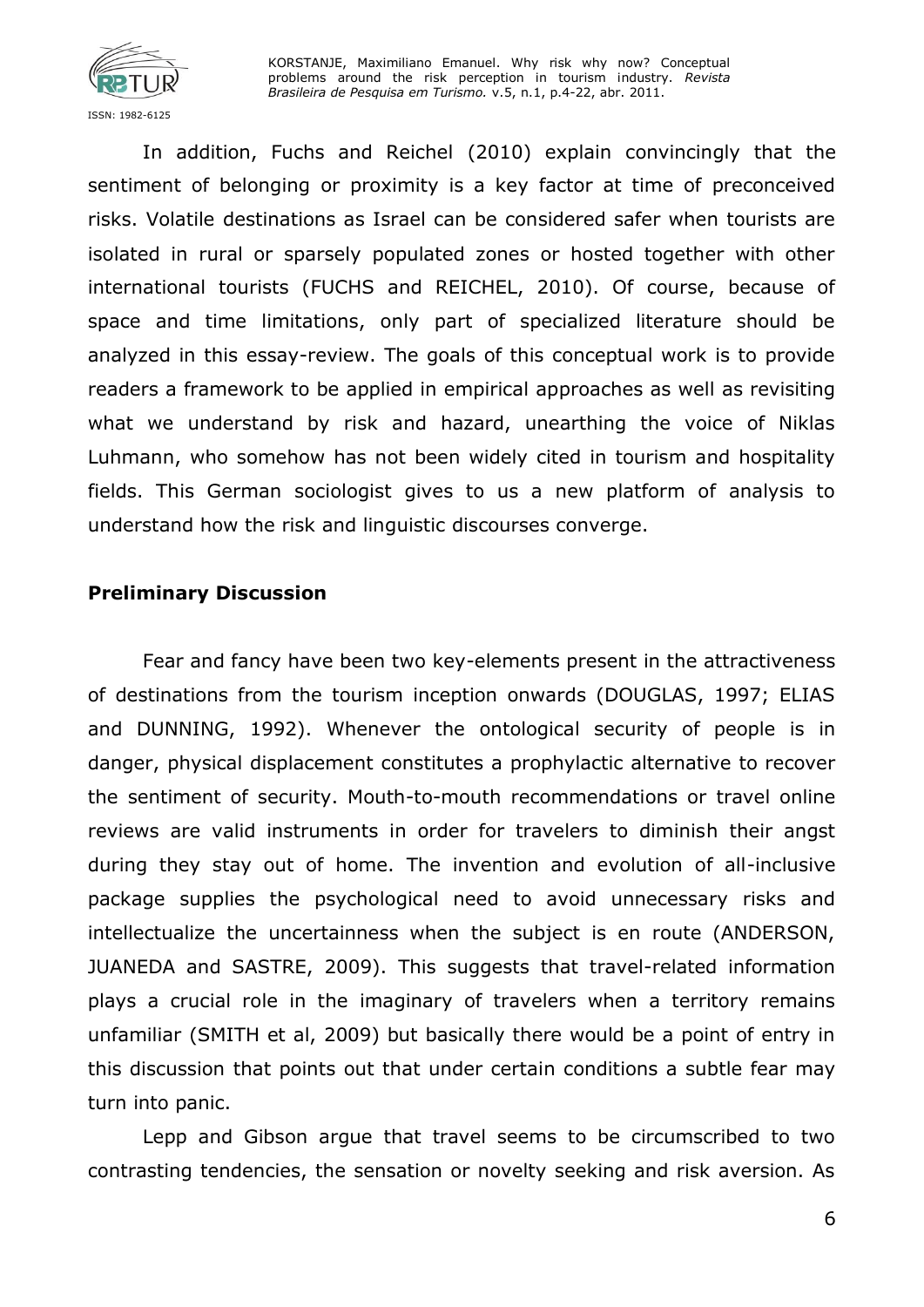

well as the nationality of tourists, the type of psychological personality plays a crucial role at the time of determining risk perception. Their research revealed that American students substantially perceive more risk to travel inbound countries culturally different to US than to others with similar degree of development. Secondly, authors dwell on the existent correlation between personality, sensation seeking and risk aversion. They realize that consultants who showed higher SS (sensation seeking) are prone to experience fewer risks to visit remote lands than others who manifested lower degree of sensation seeking (LEPP and GIBSON, 2008).

In tourism and hospitality fields, risks are being analyzed from a quantitative perspective. This happens because scholars assume risk is an important aspect of travels. Previously determined by a previous decisionmaking process, people face their own risk by selecting not only the destination for their holidays but also their means of transport. From that moment onwards, the validity for their election is subject to a set of potential hazards that can affect the visitor's experience. Ranging from terrorism, crime, natural disasters towards road-accidents, diseases or delays in flights, many obstacles can be found whenever a tourist starts its trip (ROEHL and FESENMAIER, 1992; KELLY, 1997; HALL, 2002; HALL, TIMOTHY and DUVAL, 2003; FLOYD, GIBSON, PENNINGTON-GRAY and THAPA, 2003; QUI-ZHANG, 2005; FLOYD and PENNINGTON-GRAY, 2004; HEGGIE and HEGGIE, 2004; BANYAI, 2010). Following this, risk can be tentatively defined as any specific factor that can affect in some way the perception, experience or integrity of tourists during or after their stay (FUCHS and REICHEL, 2011). M. Shakya distinguishes "good than bad risks". The former calls for an opportunity to overcome adversity (principle of resilience) while the latter is often associated to the casualties of innocents or a sudden destructive event. Based on the belief that the sense of risk has certainly shifted in a globalized world where the ontological security of people is continuously jeopardized by an overload of information scholars have recently emphasized on the nature of risk as a form of intellectualizing and preventing timely the state of disaster or even as a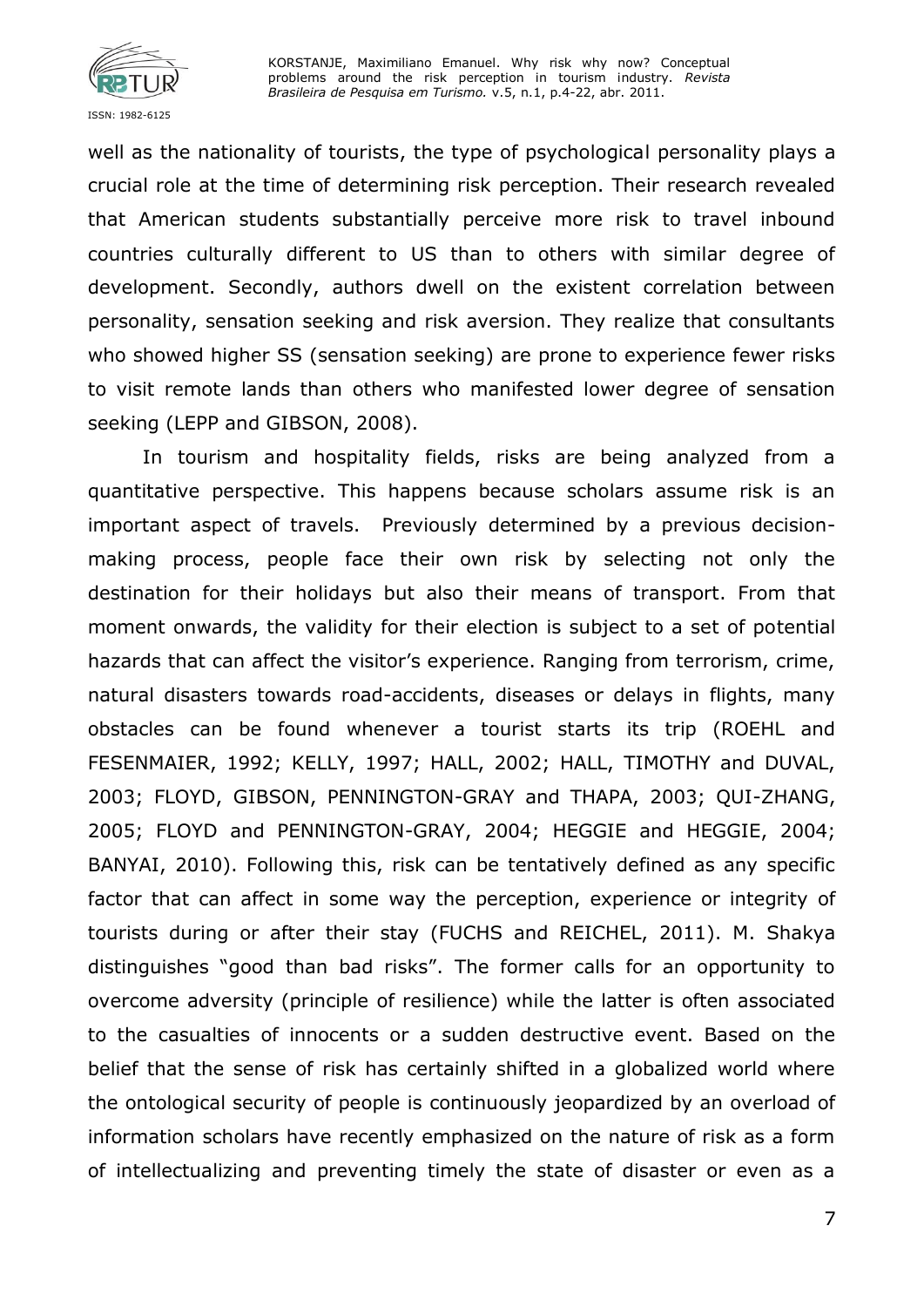

subdiscipline within other more classical fields as sociology or psychology (SHAKYA, 2009). What is important to note here is that risk, security, expertise, and Science seem to be inextricably intertwined.

In this vein, Peattie, Clarke and Peattie (2005) call into question two different relevant aspects to determine travels: safety and security. Whereas the former defines any physical harm that can be inflicted to tourists in accidents, the latter refers to the potential damages a visitor can suffer, for example an assault or direct onslaught. With this background in mind, it can be hypothesized that tourists are potentially vulnerable to external dangers due to their status of strangers (PEATTIE, CLARKE and PEATTIE, 2005, p. 400). In this vein, Dominguez, Burguette and Bernard argue that tourists experience a more considerable degree of risk in leisure travels than business. Other studies focused on people who reside in rural areas who feel less fear than others who dwell on urban mega-cities (DOMINGUEZ, BURGETTE and BERNARD, 2003). The degree of impersonality that predominates in urban cities starts a process of decline of trust and solidarity paradoxically enhancing the perception of risk. An empirical investigation conducted by Yuan demonstrated that travelling with relatives or friends substantially reduces the preconceived risks (YUAN, 2005). The further advanced the technologies, the greater the fear. To some extent, the terrorist attacks to US in 2001 accelerated the process of reflexivity explained by Beck and Giddens respectively (GIDDENS, 1999; BECK, 2006). Both agree that modernity shortens the psychological distance between experts and lay-people creating an ongoing sentiment of despair which not always meets satisfaction in the products the market offers. From Beck´s view, the society of classes gives place to the society of risks after the accident at Chernobyl's. For these scholars, risk is internally generated while hazards are exogenous. In order for alleviating the unfettered sentiment of anxiety created by Science, the market poses as the most efficient alternative to reduce risks (BECK, 2006).

Similarly, Giddens sees the process of reflexivility accelerated the secularization process creating a declination of trust and social cohesion. In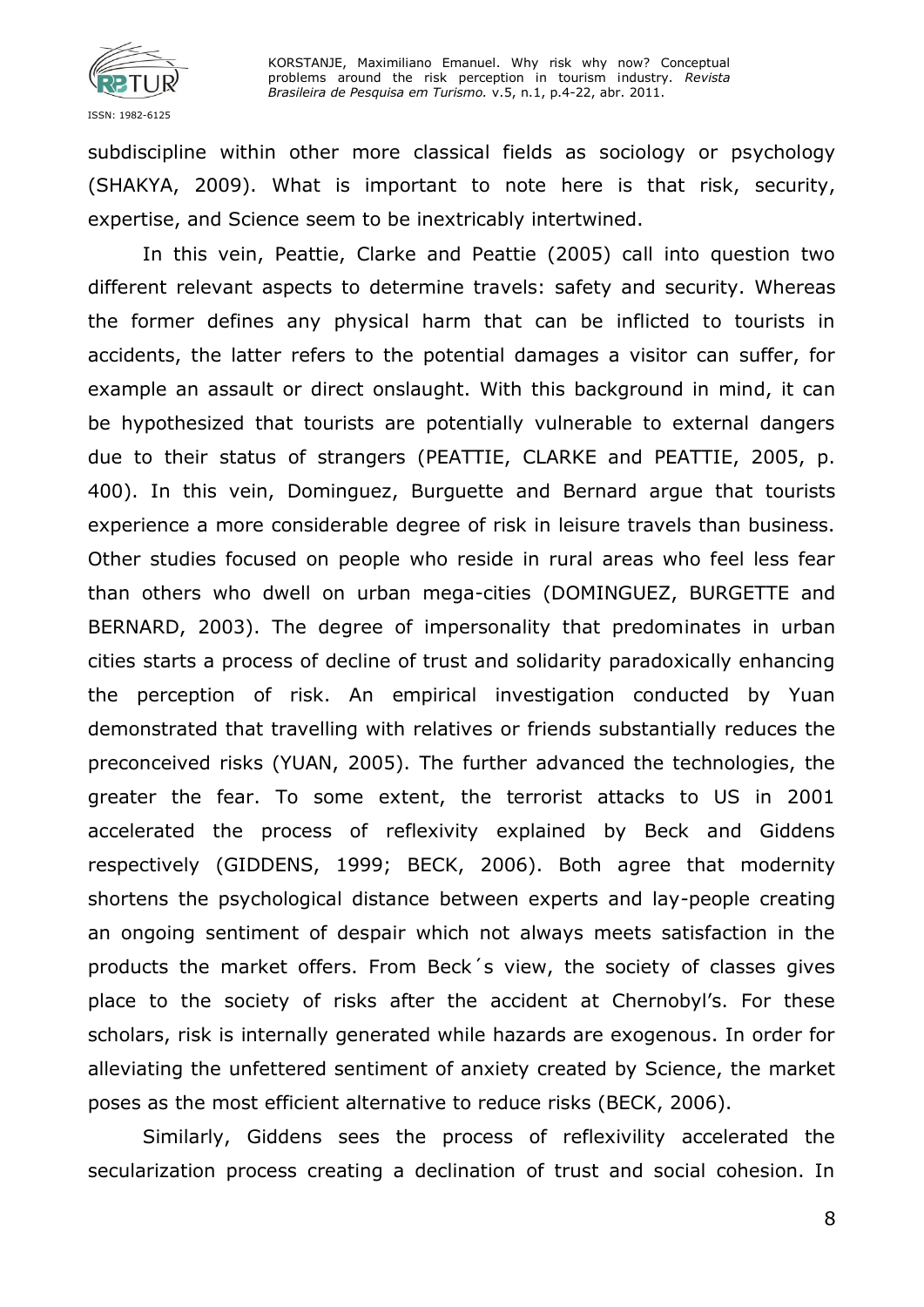

consequence, Reflexivity institutionalizes the principle of "Radical Doubt" while trust draws the boundaries between care-taker protection and ontological security. Notably influenced by the "Attachment Theory", Giddens realizes that trust should function as a "protective cocoon" in which case care-takes can provides in early socialization process to subject the necessary inoculation to face the potential threats and dangers in day-to-day life. Giddens goes on to write:

> Modernity reduces the overall riskiness of certain areas modes of life, yet at the same time introduces new risk parameters include highconsequence risk: risks deriving from the globalized character of the social system of modernity. The late modern world -the world of what I term high modernity- is apocalyptic, not because it is inevitably heading towards calamity, but because it introduces risks which previous generations have not had to face (GIDDENS, 1991, p.4).

However, there are some risks as smoking or driving that are not often perceived or can be anticipated. Even if risks are important elements to determine the security of visitors, perception plays a pervasive role in the psychological construction of danger. As a result of instrumental or technological advance that characterizes our modern society, risk is frequently linked to expertise and science. These experts are the only who are widely trained to deal with risks and protect the health of lay-people. From medicine doctors to firefighters, to a major or minor degree, professionals are aimed at mitigating the most pervasive and negative effects of risks. Giddens (1991), Beck (2006), Bauman (2008) and Castel (2006) have agreed that the technological advance of West opens the door to new situations which are enrooted in a probable future. So unexpected new risks emerge as soon as the scientific efforts to mitigate their effects and so forth. To be more precisely, some scholars refer to risk-perception in contrast to risk-reduction (FUCHS AND REICHEL, 2011).

Social identity, thus, seems to be a product of opposing social change with self reflexivity. Giddens tries to solve an old debate about the origin of social character to the extent to recognize that: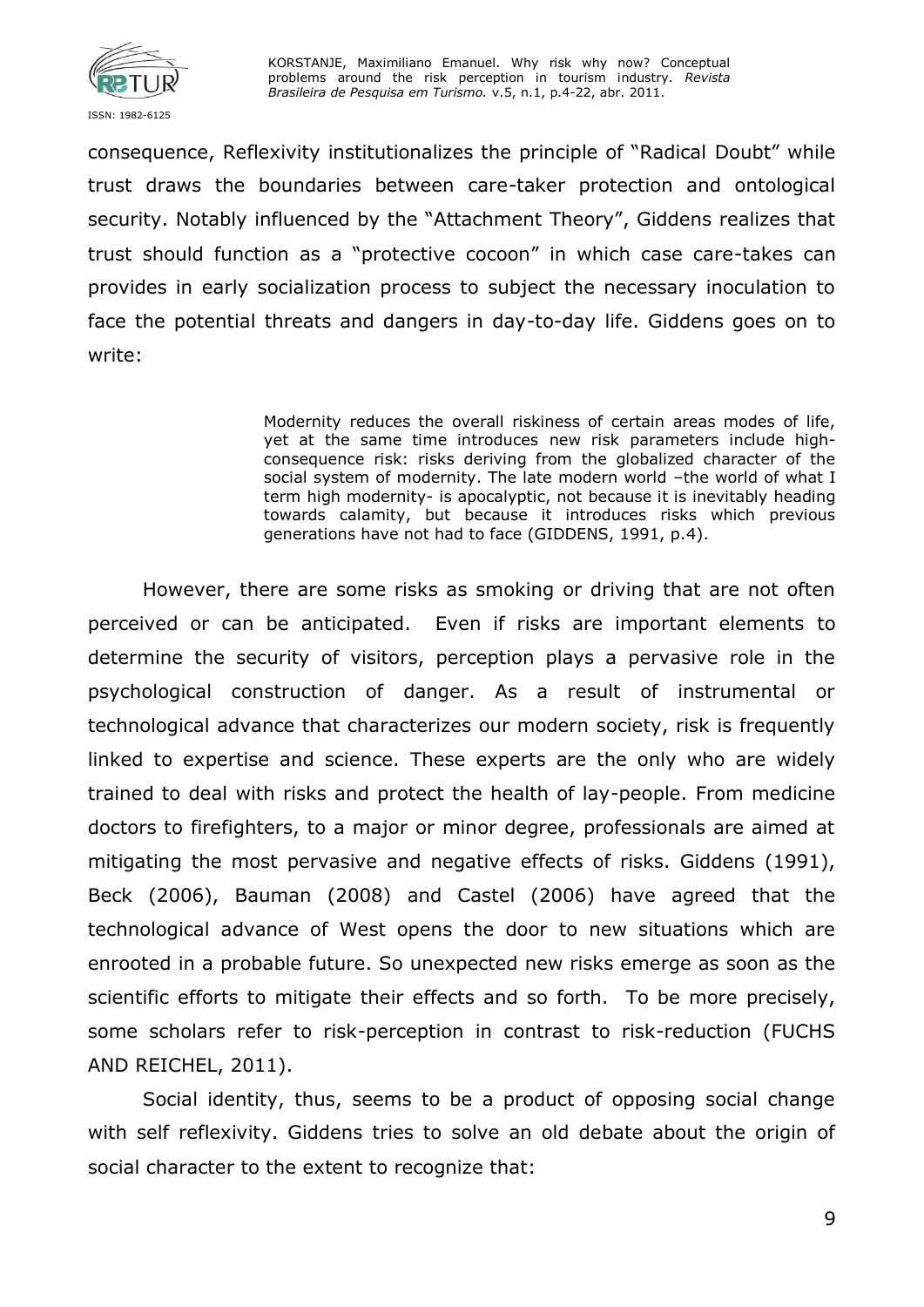

as developed through the loving attentions of early caretakers, basic trust links self-identity in a fateful way to the appraisals of others. The mutuality with early caretakers which basic trust presumes is a substantially unconscious sociality which precedes an I and me, and is a prior basis of a differentiation between the two (GIDDENS, 1991, p.38).

Security feelings are interconnected to early socialization process where the subject learns to construct the anticipation of future. This process involves the early mentioned separation between space and time. As Giddens put it, there is certain analogy between mother liaison and the perception of contingency. Whereas children envisage the protection of their caretakers, once in their adulthood they place expectations about the consequences of future facts. People who have been socialized in an atmosphere of conflict and violence show fewer probabilities to overcome threats than others who received support during their childhood. Social trust not only is needed to explore the uncertainness (time) in an unknown circumstance (place) but also harnesses the abilities for developing curiosity. Precisely, in a society characterized by a continuous quest for authenticity and mobility, risks are continuously redefining the geography of travels. Declination of trusts and social bondage on hands of globalization engenders a widespread sentiment of insecurity (GIDDENS, 1991).

### **Vulnerability, Communication and Risks**

It is worthwhile to mention that communication plays a crucial role not only in mitigating the effects of disasters but as a form of cultural entertainment. Following this, Loftstedt (2010) suggests that risk communication should be based on three relevant aspects: a) risk allows intellectualizing the causal connectedness between two or more factors, b) involving multiple stakeholders or social actors, and c) transcending the boundaries of nationhood and taking international repercussions. In this process, mass-media elaborates a sentiment as though the world were an unsecure place to be. The voice of experts not only plays a pivotal role in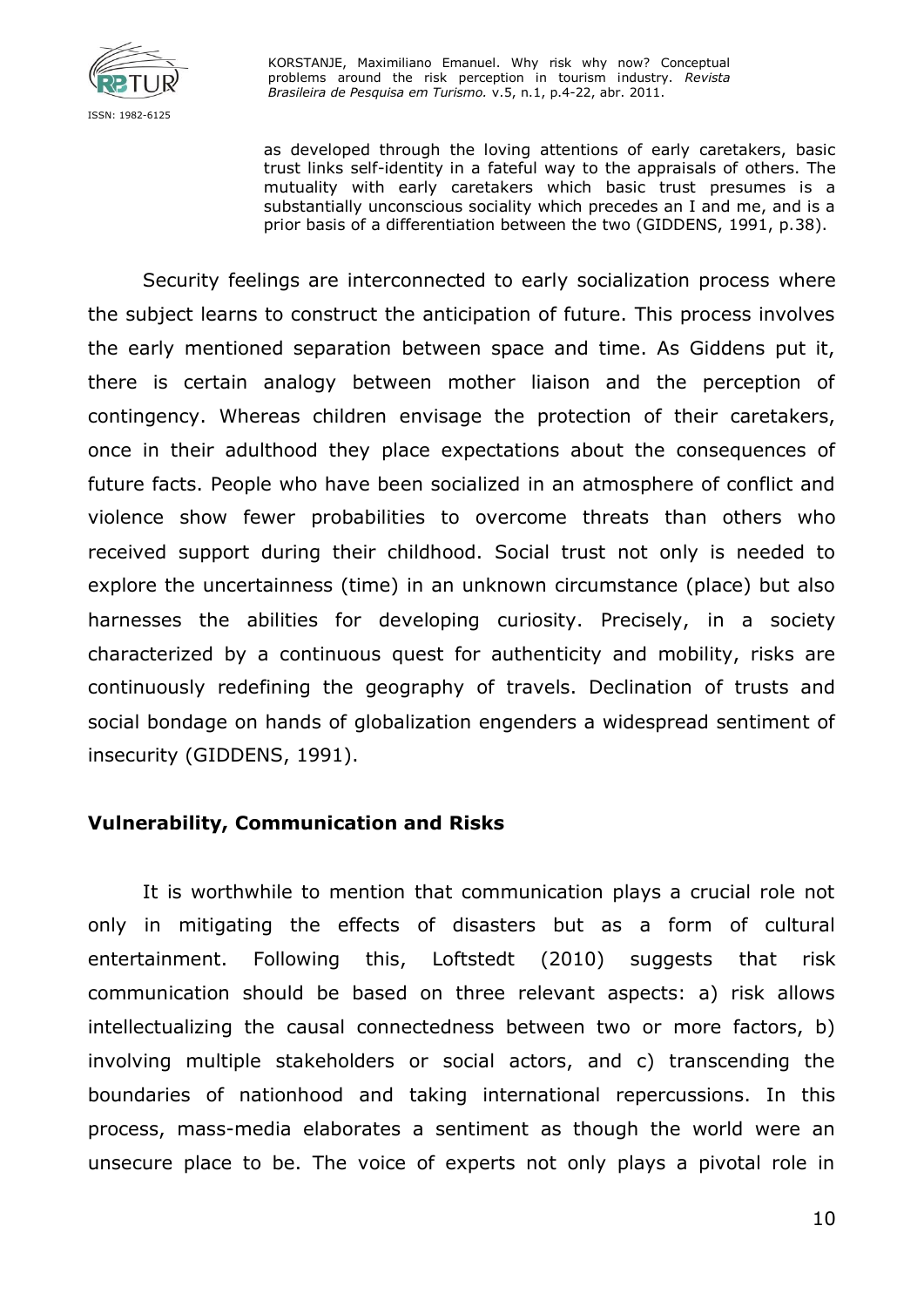

highlighting the correct steps to prevent the danger, but subrogates for the necessity of construing a new risk. However, Beck and Giddens alert about risk when it becomes a conceptual patrimony of experts, sometimes, exceeding their possibility to give response creating an involuntary but chaotic state of emergency. This type of alarmism, which was initially born in the World Health Organization, has been widespread by means of journalism and mass media during the outbreaks of SARS and Swine Flu (KORSTANJE, 2010b, 2011). The advances in technology and mobility paved the ways for increasing the vulnerability of West modifying not only our ways of perceiving reality but also our own corporality.

Mexican anthropologist Briones-Gamboa suggests that historically societies utilized different concepts, ceremonies and rituals to digest external dangers. From an interesting perspective, Briones says that the term risk stems from the Latin *resecum* that means "what cuts". Throughout Middle Ages, travelers used risk as a form of calculation that facilitated to fix the charter-rate. However, this was not before the crippling quake of Lisbon in XVII<sup>th</sup> century when the concept of fear really replaced the usage of risk with similar connotations. In addition, the laicization of disaster accompanied with the advent of Science gave as a result the need of forecasting the surrounding events and their effects on humankind. About the middle of the  $XX<sup>th</sup>$  century, with the advent of existentialism, risk set the pace to a neologism: angst (BRIONES-GAMBOA, 2007). Following this development, risk, angst, fear and danger can be typified in similar conjunctures depending on the needs of society. The professionalization of disasters not only witnessed the way religion gave place to Science but also the way it engendered the concept of risk which is no other thing than a human effort to intellectualize the principle of contingency. Unlike animals, after all, human beings are the only to be aware of their own death.

Previously reconsidered as the probabilities to suffer an unexpected harm or be involved in an undesired event, K. Tierney suggests that risks are social construes determined by the cultural values of every society. Different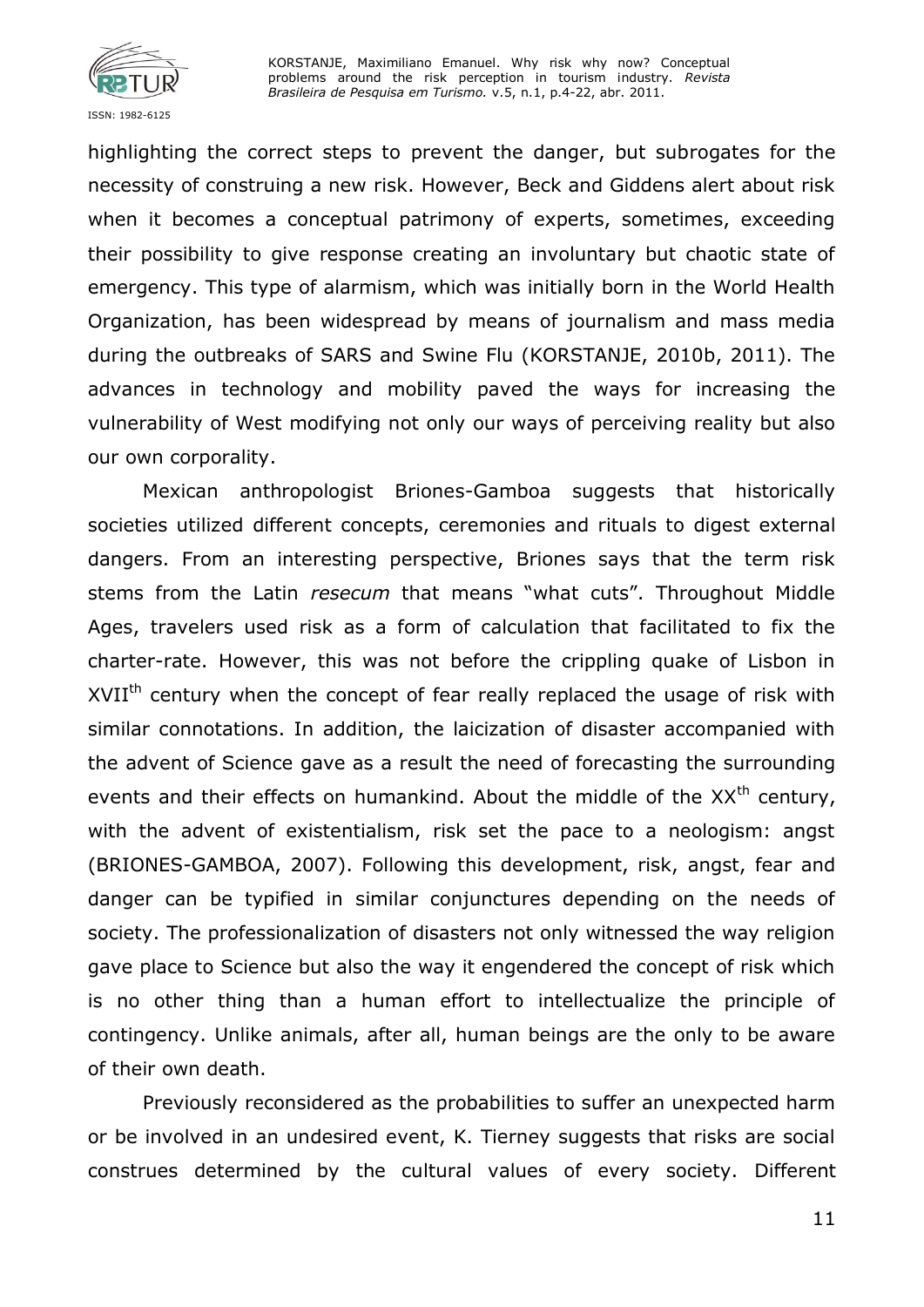

disciplines such as Engineering, Sociology and Anthropology, have built a particular meaning around risk which inhibits the construction of an allencompassed model (TIERNEY, 1994). In some extent, risk applied to travels is defined as the possibility to suffer damage or even experience an unpleasant situation during displacement out of home (PARK and REISINGER, 2010).

Even though the valuable and illustrative development of risk perception theory in tourism-related research seems to be in its infancy, the following relevant points can be found after a further examination of existent literature. Risk takes many forms and follows a typology based on financial risks, social risk, psychological risk, physical risk, functional risk, situational risk and terrorism (DONILCAR, 2005a); b) tourism can be considered an industry more than sensible to acts of violence or vandalism (product of social discontent or any type of resentment) (HALL, TIMOTHY and DUVAL, 2003); c) females feel major fear and risk than males as do elderly persons than younger; d) massmedia plays a pivotal role in the configuration and communication of risk; e) terrorism, disease and virus outbreaks are the most important concerns of travelers at time of decision-making process; f) risk can involve zones and regions limiting with dangerous countries; g) Americans and British are the main target of suicidal or terrorist attacks abroad; h) travels of pleasure are more sensible to risk and danger than business ones (KUTO and GROVES, 2004; AZIZ, 1995; CASTAÑO, 2005; ROBSON, 2008; MCCARTNEY, 2008; FLOYD and PENNINGTON-GRAY, 2004; PARASKEVAS and ARENDELL, 2007; SACKETT and BOTTERILL, 2006; ESSNER, 2003; ARAÑA and LEON, 2008; BHATTARAI, CONWAY and SHERESTHA, 2005, GOLDBLATT and HU, 2005; TARLOW, 2003; HALL, 2003; PRIDEAUX, 2005, YUAN, 2005; LEE, 2008, KORSTANJE, 2009; PARK and REISINGER, 2010).

### **Redefining Risks**

In earlier research, Korstanje criticized that the theory of risk-perception has been constructed on shaky foundations because of the following reasons: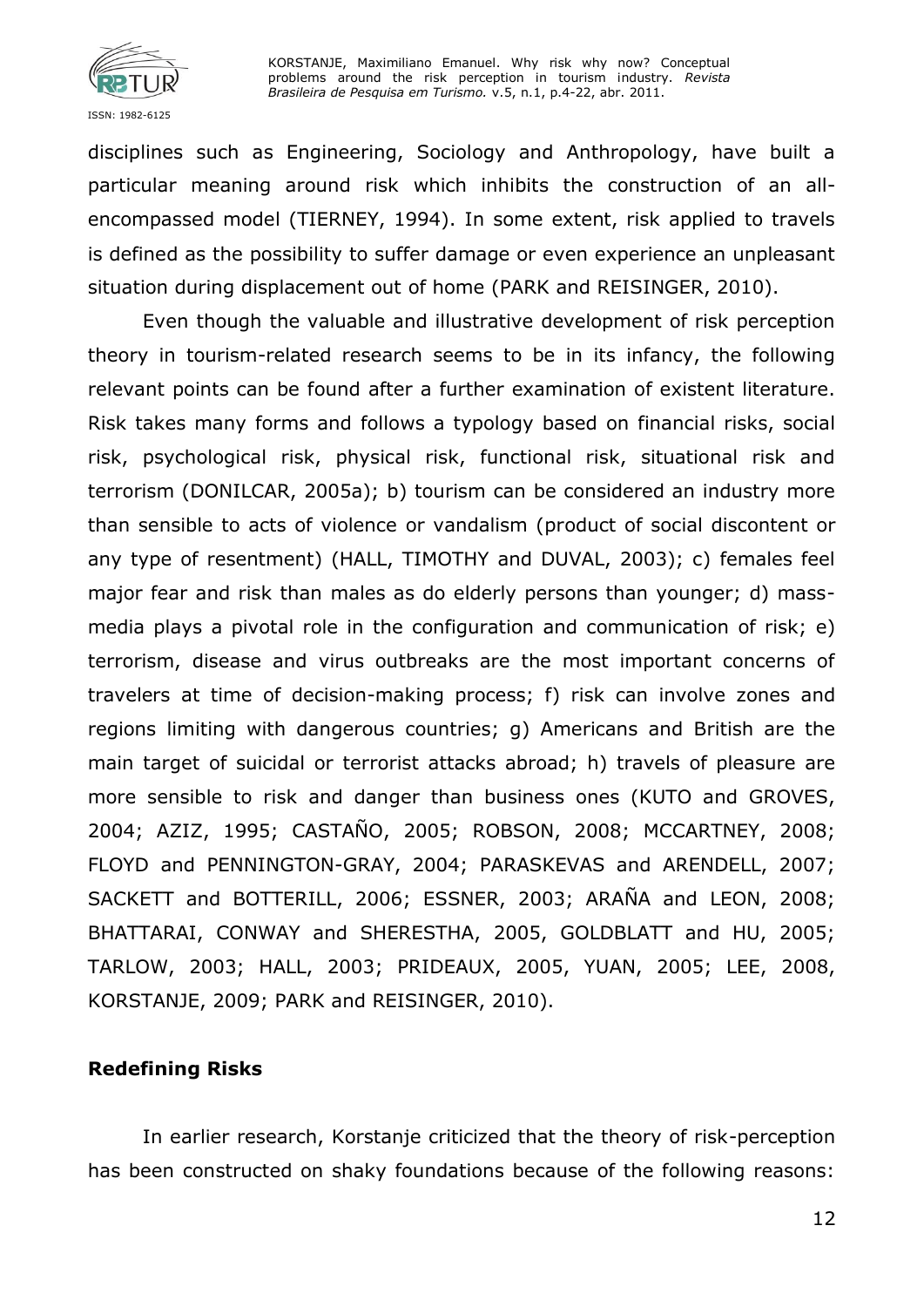

a) there is certain misunderstanding when differentiating definitions as risk, danger, hazard, threat, fear and panic; b) the supremacy of quantitative methods which emphasize the correlation among diverse variables tarnishes the understanding of the phenomenon. Mathematical algorithms overemphasize on measure scale in detriment of meanings. Secondly, the complex connection between gender and risk perception has been widely described but it has not been successfully explained by specialized literature creating impossibilities to assimilate this issue from a sociological perspective beyond the hegemony of management and business. This means that qualitative methodologies are strongly required to decode issues which in other way remain scripted; c) samples elections are unjustified in some cases, but most important, d) there was a great emphasis on Middle East as a dangerous place fraught with terrorists (KORSTANJE, 2009a, 2010).

This of course re-signifies the way of perceiving migrants who come from these countries. Starting from the premise, one might previously suppose Afghanistan is a dangerous place to visit because of the presence of terrorism and one is implicitly acknowledging that Afghans are in the same degree a hazard for Europe and US. Underpinned in the belief that terrorism should be considered the primary threat of civilized World (US and Europe), risk perception theory echoes of a previous ethnocentric discourse enrooted in liberal ideology (KORSTANJE, 2009a, 2010). Ultimately, it is important not to loose the sight media amplifies the risk when the most vulnerable generations are in danger such as elderly persons, children or women (LOFSTEDT, 2010).

An operational definition of risk emphasizes on the probabilities a person or a community has to be in danger respectively to an external event which to some extent may affect its integrity (TIERNEY, 1994). Even though the risk is socially and culturally constructed each scientific discipline operates with self definition depending on its scope and goals. Niklas Luhmann, in his insight book "The Sociology of Risk" emphasized on the differences between risk and danger. Whilst the former is subject to the principle of contingency, the latter only surfaces suddenly. This of course means that the risk should be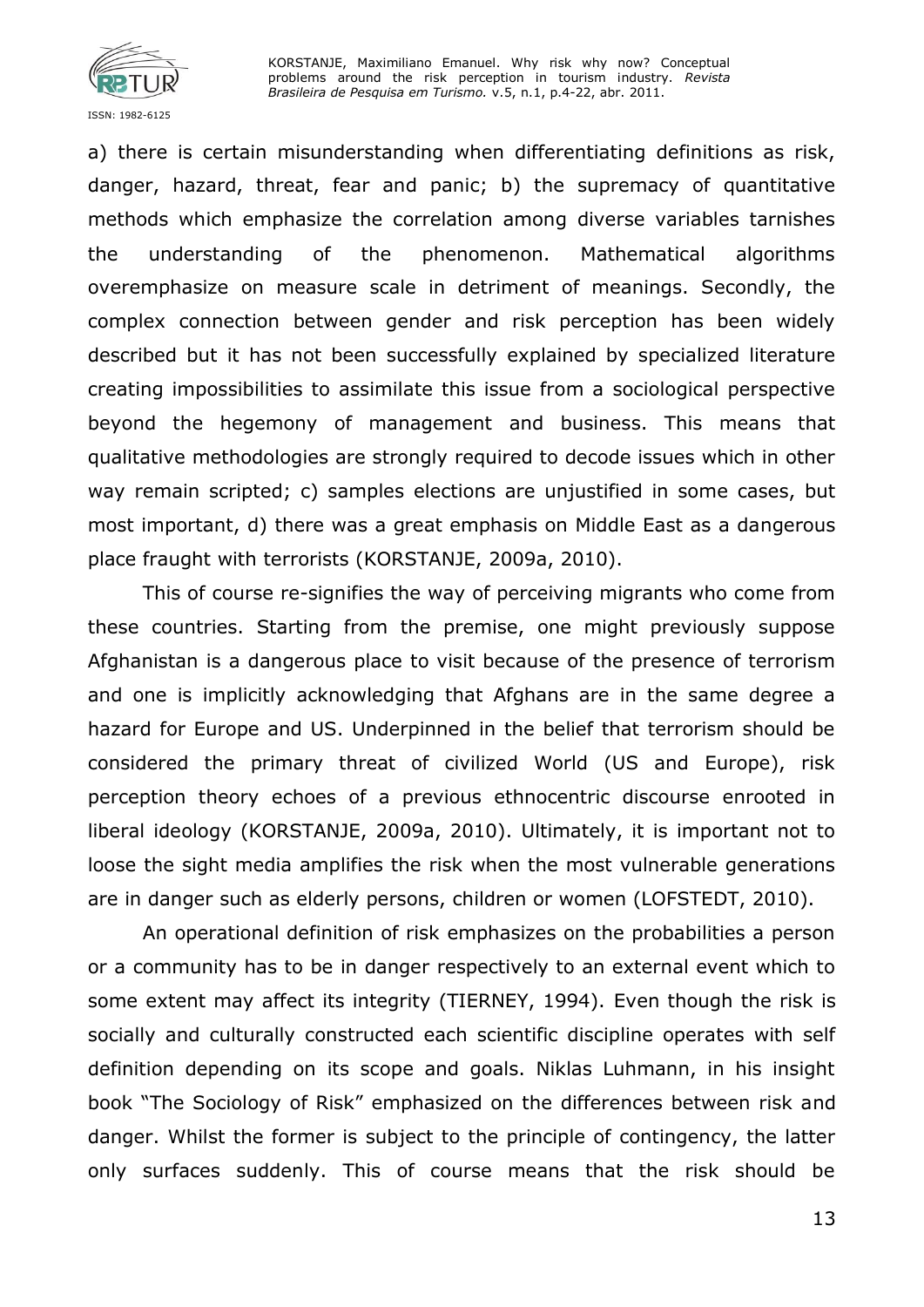

considered as linked to a previous process of decision making. For Luhmann, a terrorist attack, an airplane accident, or a natural disaster seems not to be risks themselves but dangers simply because victims had no chance to avoid the effects of their decisions. Starting from the premise that risks are enrooted in language, Luhmann clarifies that the stance of Giddens, Bauman, Beck and Castel in contemplating the risk as exogenous threats is a product of an ongoing state of alarmism that nothing has to do with reality (LUHMANN, 2006).

By the confusion between what is probable and possible, mass-media works as a cultural-entertainment making of disasters a spectacle broadcasted 24 hours a day. One of the primary aspects present in apocalyptic theories is the misjudgment between probabilities and possibilities. Whilst the former goes along with causality between two factors, the latter takes shape in fantasy. For example, even though probabilities a passenger experiences an airplane fall-down are scant, the possibility for this event remains open. This is exactly what makes more impressive and interesting the movies related to disasters. As the previous argument given, knowledge is not the result of risk mitigation efforts, rather the preconditions for the upsurge of new perceivedrisks.

### **Limitations and Problems of Risk Perception Theory**

After further examination, it is necessary to revisit the risk perception theory applied on travels and destinations. Popular wisdom valorizes the risk as a form of intellectualizing the uncertainty. An efficient manner to do this has been the creation of all-inclusive package in tourism and hospitality. Following this reasoning, one might consider that a travel beyond the boundaries of classical tourist circuits runs serious risks. Therefore, the current discourse in this industry seems to be functional to the commoditization of landscapes (see for further details the theory of bubble) (PEARCE, 1987) (SANTANA-TALAVERA, 2006).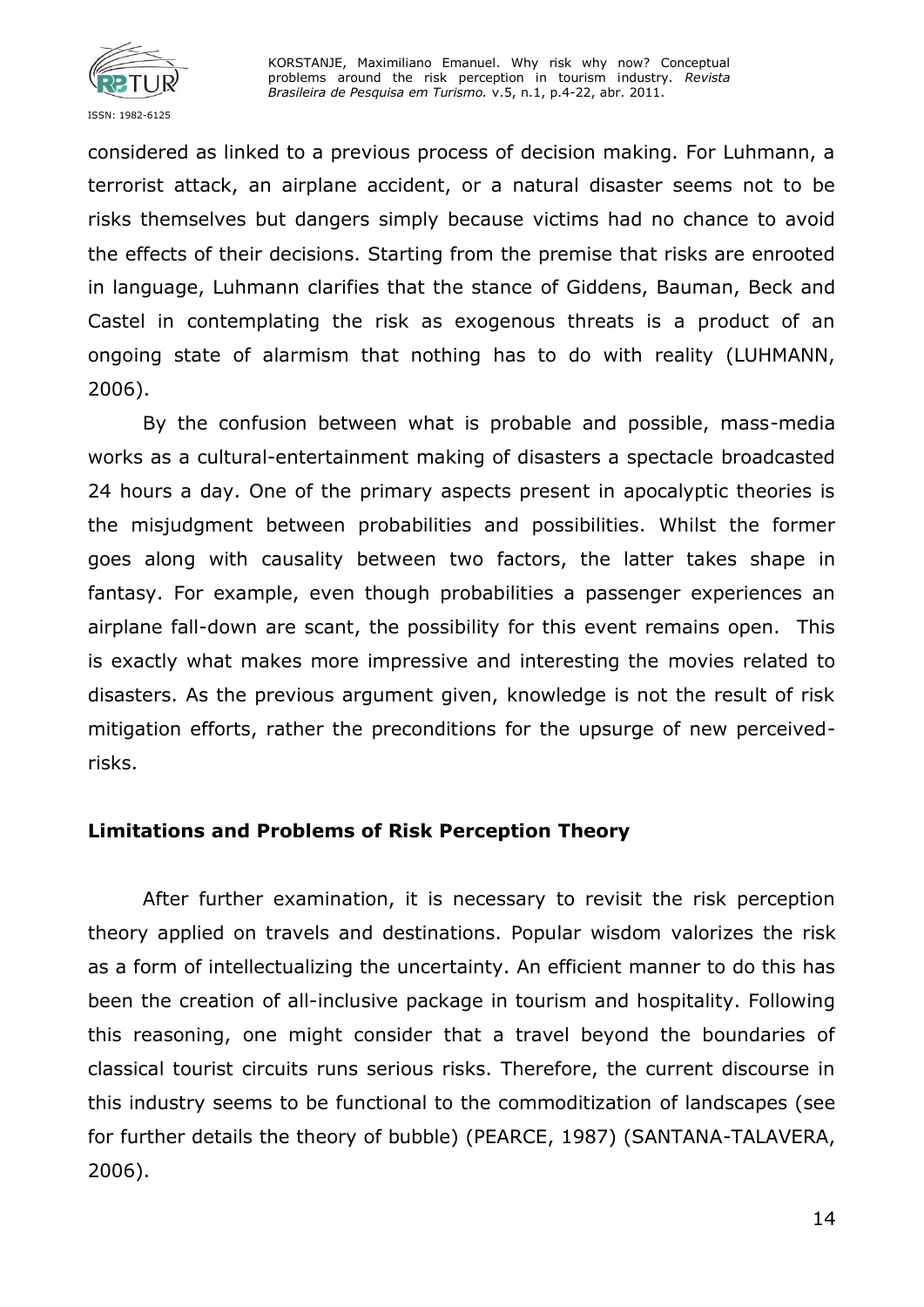

For this reason, it is important to discuss the role played by hospitality as an ancient social institution by creating a liaison between self-hood, otherness and sensation of security. Here a new channel has been reopened in regards to the convergence of fear, risk and economy circuits. By understanding that economies are based on exchange and inter-tribal reciprocity, some scholars have convincingly sustained that globalization tends to dissociate the social bondage because of mobility issues. As a counter-response to this irreversible tendency proper of late-capitalism, the fear works as mechanism of selfindoctrination that not only enhances the mass-consumption but also creates an ethnocentric discourse (HOLLOWAY and PELAEZ, 2002; BAUMAN, 2008; BECK, 2006; ROBIN, 2009). With this background in mind, Zizek ultimately acknowledges the modern propensity to exercise violence under the figure of sovereignty is circumscribed to the manipulation power and the principle of economic shortage. In recognition to this, one might speculate that fear, uncertainty and consumption seem to be inextricably intertwined (ZIZEK, 2009).

In my opinion, one of the most important limitations of risk assessment seems to be its qualitative nature. More important, risk should not be measured by quantitative scale simply because it is subjective and is circumscribed to personal interpretations. Questions associated to what an extent a driver has more probability to suffer an accident on road than on flight remains unsolved. Basically, perception of risk is based more on many profound and irrational issues as fear, anxiety and expectances than mere probabilities (BOUZON AND DEVILLARD, 2011). Secondly, mass-media amplifies the impact of events creating an atmosphere of insecurity to introduce a moral message whose ends are specially aimed at reinforcing the cultural values of society. Risks are not only culturally determined but also a product of social interaction. This means that every risk engenders a political discourse.

The continuance of Second International division of Labor in tourism industry, explains why some peripheral places are globally labeled as insecure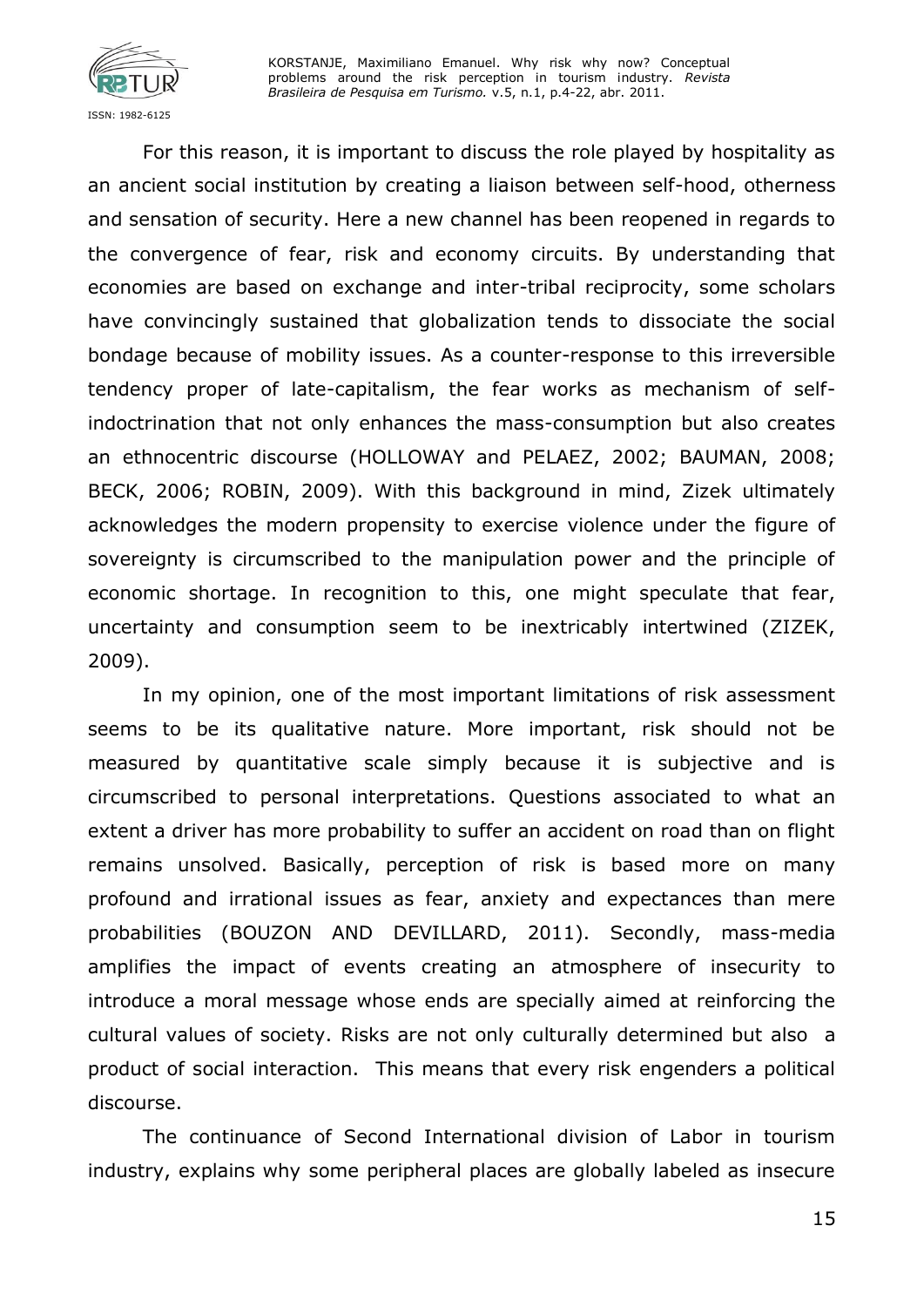

while others more dangerous are fagocitated. The construction of a radicalized other is functional to a much broader liaison of economic dependence that finds in fear the perfect complement. The fact is that the present discourse around terrorism harnesses the previous imbalances and dependence of some countries respectively to others (KALA, 2008). By means of articulating a symbolic boundary between civilization (characterized by international Trade and Tourism) and Barbarianism (wherein terrorism dwells on), it is clear to see how central nations nourish a specific narrative that enlarge the gap between one and others.

Even though scientific-related research have devoted considerable time at examining risk in travels and tourist destination, little attention has been given to the travel as institution in such. More interested in describing to what extent tourist-destination attractiveness can be harnessed or diminished, these studies explore this issue from a managerial perspective. As stated before, risk perception theory has more than 40 years in the experimental fields of cognitive psychology but in tourism it reemerged afterward the tragic episode of World Trade Center. This one-sided discourse refers to risk as a threat that affects the preconceived security of travelers or their properties. More interested in terrorism, health or natural disaster issues than in understanding the phenomena in an all-encompassed way, many of these studies recur to a quantitative-based methodology as a form of looking for further legitimacy. I'd rather propose a new model to understand the travel and the pleasure or fears it arises. The main thesis in this paper is that the journey represents an ancient institution that generates ambivalence and uncertainty in mind.

In other terms, the travel opens a liminal status between what is a home and the environment. For that reason, travelling is not only a form of entertainment but also a fertile source for the upsurge of panic and concern. This simply happens because travelers lose temporarily their epicenter of ontological security feeling more vulnerability. Preferably, we consider that ethnography was a suitable method of investigation due to two main reasons. On one hand, it encompasses the complexity of emotions to understand the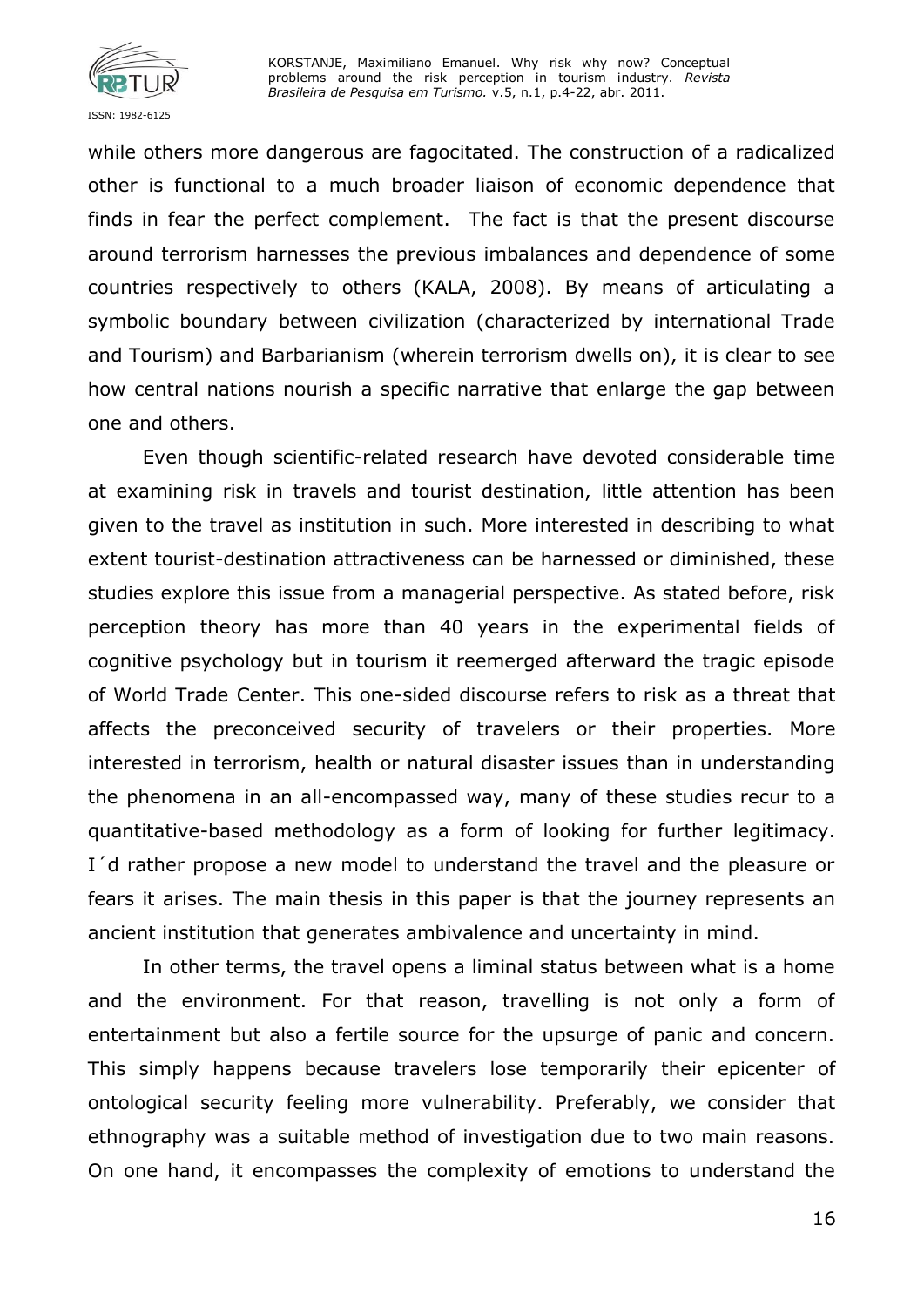

untangled net of discourses the risk encourages ranging from fear to ethnocentrism.

On another, ethnography explained better than other types of techniques the dissociation between what people say and do. In addition, from the contributions of Mary Douglas and Aaron Wildawski on, many specialists in anthropology and ethnology have made of risk-perception their object of study. As a social construal, risk is elicited by much broader social forces. Understanding risk from a qualitative view is a way of understanding the society itself. Malinowski was not wrong when he wrote that security corresponds with a grounding function of culture which can be decoded to allow us to understand how a society is organized. For that reason, risk engenders its own narratives enrooted in the cultural values, expectations and frustrations of every society. Depending on the perspective, travelling is not only a form of entertainment but also a fertile source for panic and concern.

#### **Conclusion**

It is widely recognized that tourism melts into a homogenous system with different but interrelated components. Considered as a "perishable economic product", tourism and experience cannot be stored. That is the reason why forecasting is vital for the development of an efficient policy (PULINA, 2010). For business and management, some of those elements are controllable while others remain uncontrollable. From this perspective, perception acts as a conduit to warrant the well-function of industry, based on the assumptions that aesthetic values predominate in policy-makers and professionals devote considerable efforts in designing the perfect destination. Unexpected effects as well as unforeseen risks are immediately tracked, selected and eliminated (RAUKEN et al, 2010). That's why tourism academic researchers have during last years overemphasized risks and hazards issues. To some extent, the importance of identifying risk is associated to the preservation of tourist-places.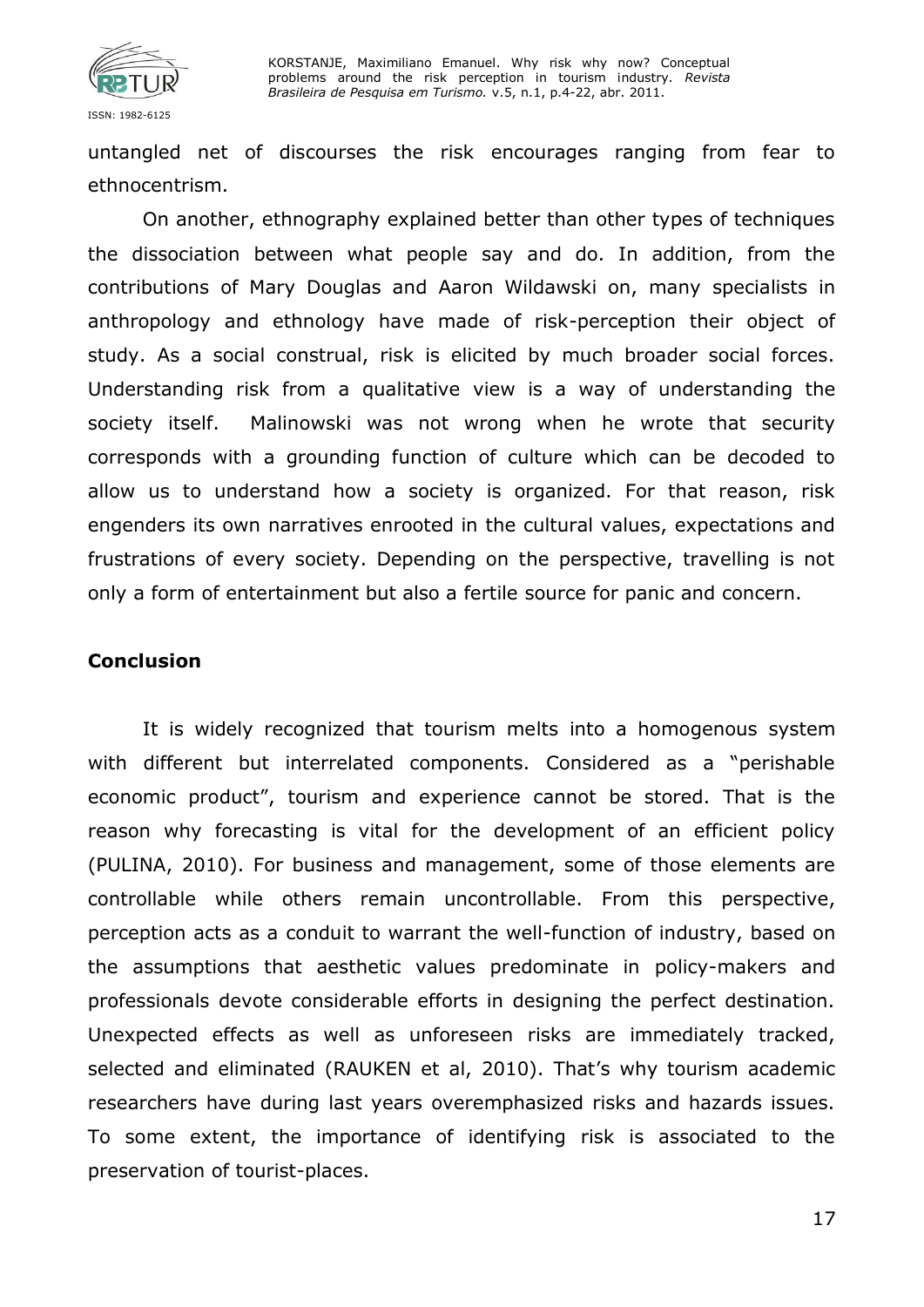

Furthermore, there is an important ethical dilemma about risk issues which should be discussed in detail. Starting from the premise that ordinary people are often relegated from the decision-making process, the conceptual confusion between threat and risk facilitates that those stakeholders in charge of making decisions avoid their responsibilities. In other terms, an airplane accident is a direct consequence of an untangled net of decisions made by upper-management, but not a consequence of acts by passengers who paid their ticket. As Luhmann puts it, victims face hazards while risks are generated top-down by decision-makers. For some reason strongly linked to the sensationalism of mass-media, the events of September  $11<sup>th</sup>$  2001 triggered a widespread sentiment of disaster by which nobody feels safe anytime and anywhere. After this traumatic experience, tourism-related scholars viewed in risk-perception theory a fertile source not only for explaining the financial fluctuations of international tourism but also a conceptual framework to mitigate the negative aftermaths of events in an ever-changing world. From a managerial perspective, risk-perception theory was certainly adopted giving priority to the tourist-destination's profit. This short paper was aimed at exploring the main limitations of this theory as well as the misconception around the terms hazard and risk. The war machine aroused after the World Trade centre's episode is accompanied with a cultural entertainment industry where sometimes the science entrenches complicity.

### **Referências**

ABDEL-AZIM, T. S. The Relationship between the Perception of Risk and The decision Making Process of Travel of French Tourists: The case of Egypt. *Tourismos,* 5 (2), 2010, pp. 29-47.

ANDERSON, W. JUANEDA, C. and SASTRE, F. Influences of pro-all-inclusive travel Decisions. *Tourism Review,* 64 (2), 2009, pp. 4-18.

ARAÑA, J and LEON, C. The Impact of terrorism on tourism demmand. *Annals of Tourism Research,* 35 (2), 2008, pp. 299-315.

BANYAI, M. Dracula´s Image in Tourism: Western bloggers versus tour guides. *European Journal of Tourism Research,* 3 (1), 2010, pp. 5-22.

BAUMAN, Z. *Miedo Líquido: la sociedad contemporánea y sus miedos líquidos.*  Buenos Aires: Paidos, 2008.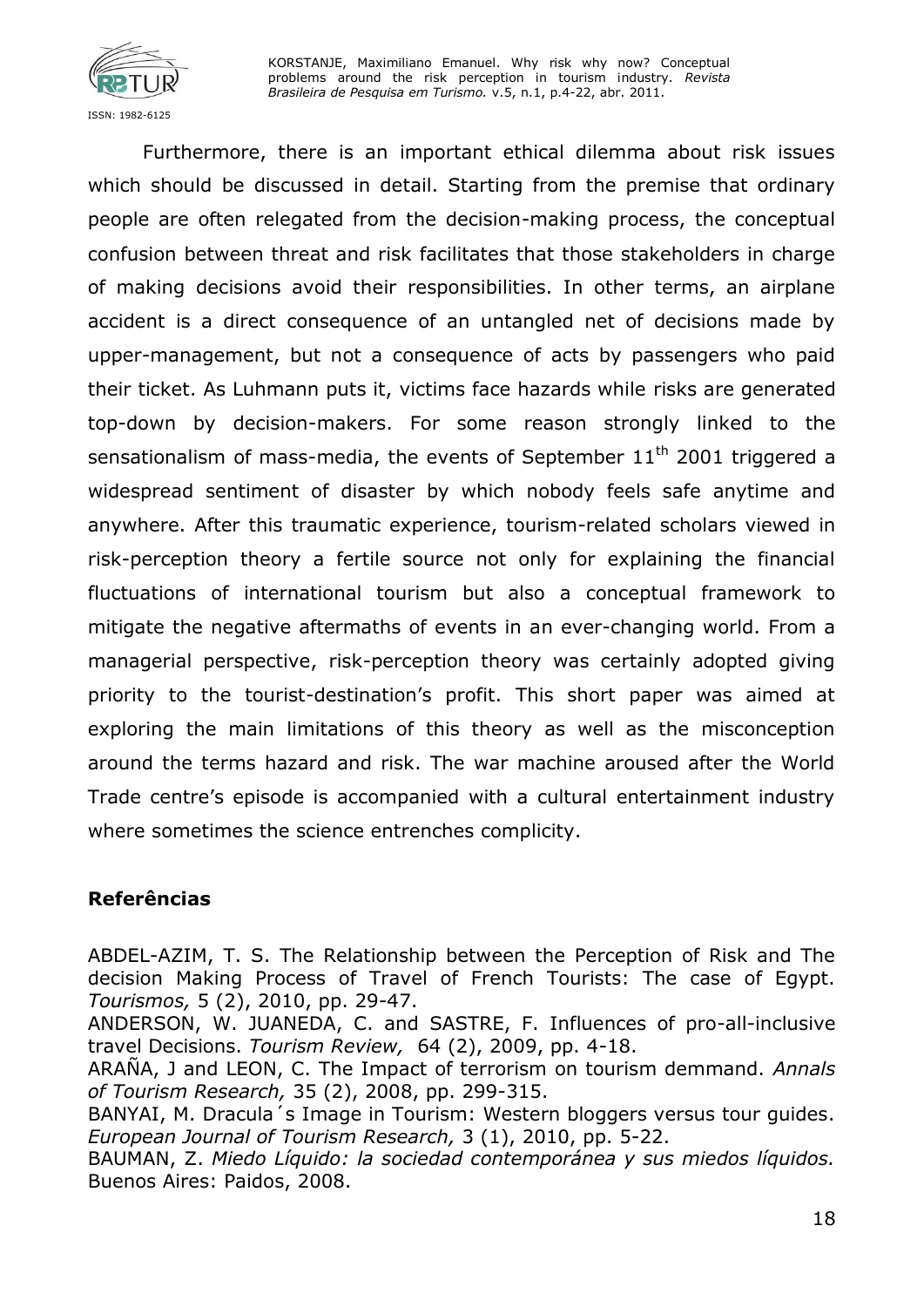

BECK, U. *La Sociedad del Riesgo: la sociedad del Riesgo.* Buenos Aires: Paidós, 2006.

BHATTARAI, K, CONWAY, D and SHRESTHA, N. Tourism, terrorism and Turmoil in Nepal. *Annals of Tourism Research,* 32 (3), 2005, pp. 669-688.

BHANDARI, K. Touristification of Cultural Resources: a case study of Robert Burns. *Tourism,* 56 (3), 2008, pp. 283-293.

BIANCHI, R. Tourism and The Globalization of Fear: analyzing the politics of risk and (in)security in global travel. *Tourism and Hospitality Research,* 7 (1), 2007, pp. 64-74.

BOUZON, A. and DEVILLARD, J. The Management of Uncertainty in Tourism: strategic paradoxes and Communication. *Tourismos: an international multidisciplinary Journal of Tourism,* 6 (1), 2011: 53-68

BRIONES-GAMBOA, F. La Complejidad del Riesgo: breve análisis transversal. *Revista de la Universidad Cristóbal Colón,* 20 (3), 2007, pp. 9-19.

CASTAÑO, J. M. *Psicología Social de los Viajes y el Turismo.* Madrid: Thomson Ed, 2005.

CASTEL, R. *La Inseguridad social: ¿Qué es estar protegido?.* Buenos Aires: El Manantial, 2006.

DONILCAR, S. Fear Segment in tourism. *CD Proceedings of the 14 International Research Conference of the Council for Australian University and Hospitality Education.* CAUTHE. 1-5 Febrero de 2005, Australia, 2005a.

DONILCAR, S. Understanding barriers to leisure travel, tourists fears as marketing basis. *Journal of Vacation Marketing,* 11 (3), 2005b, pp. 197-208.

DOMINGUEZ, P, BURGUETTE, E y BERNARD, A. Efectos del 11 de Septiembre en la hotelería Mexicana: reflexión sobre la mono-dependencia turística. *Estudios y Perspectivas en Turismo,* 12 (3-4), 2003, pp. 335-348.

DOUGLAS, N. The Fearful and The Fanciful: Early tourists perception of Western Melanesia. *The Journal of Tourism Studies,* 8 (1), 1997, pp. 52-60.

DOUGLAS, M. and WILDAVSKY, A. *Risk and Culture: an essay on the selection of technological and environmental Dangers.* Los Angeles: University of Californa Press, 1983.

ELIAS, N. and DUNNING, E. *Quest for Excitement: Sport and Leisure in the Civilizing process.* Buenos Aires: Fondo de Cultura Económica, 1992.

FLOYD, M. and L. PENNINGTON-GRAY. Profiling Risk: perception of tourist. *Annals of Tourism Research,* 31 (4), 2004, pp. 1051-1054.

FLOYD, M. GIBSON, H. PENNINGTON-GRAY, L and B. THAPA. The Effects of Risk Perception on Intention to Travel in the Aftermath of September 11, 2001. In *Safety and Security in Tourism: relationships, Management and Marketing,* (Eds), 2003.

FUCHS, G. and REICHEL, A. Health Tourists Visiting a Highly Volatile Destination. *Anatolia, an international Journal of Tourism and Hospitality Research,* 21 (2), 2010, pp. 205-226.

FUCHS, G. and REICHEL, A. An Exploratory inquiry into destination risk perceptions and risk Reduction, strategies of first time vs repeat visitors to a highly volatile destination". *Tourism Management,* 32 (1), 2011, pp. 266-276.

GIDDENS, A. *Modernity and Self-Identity: Self and Society in the Late Modern Age.* California: Stanford University Press, 1991.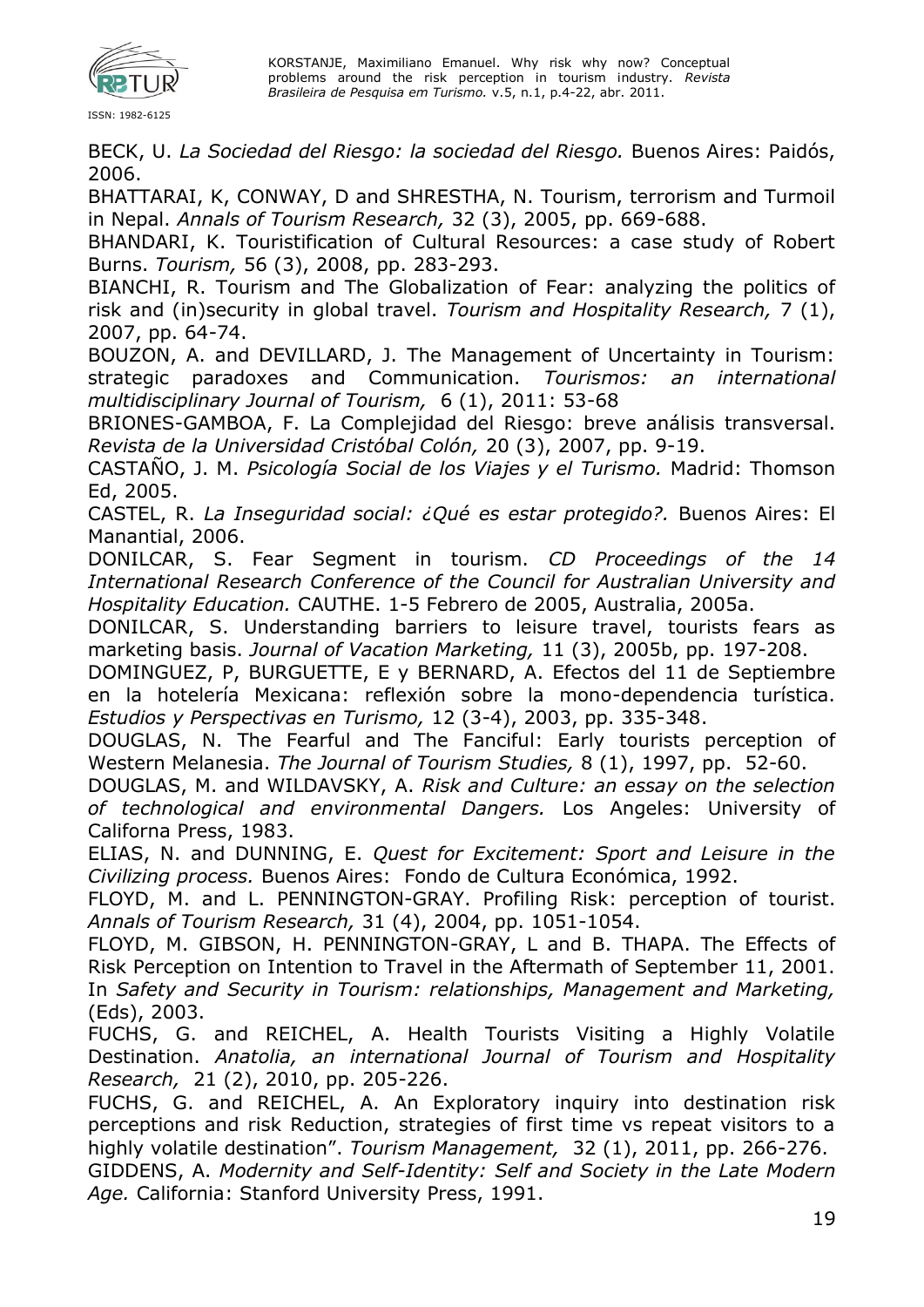

GOLDBLATT, J. and C. HU. Tourism, teorrorism, and the new World for Event Leaders. *E-review of tourism Research,* 3 (6), 2005, pp. 139-144.

GUT, P. and JARRELL, S. (2010). Silver Lining on a Dark Cloud: the impact of 9/11 on a Regional tourist Destination. *Journal of Travel Research,* 46, 2010, pp. 147-153.

HALL, M. Travel Safety, terrorism and the media the significance circle of the issue attention cycle. *Current Issues in Tourism,* 5 (5), 2002, pp. 458-466.

HALL, M. Tourism Issues, agenda setting and the media. *E-review of tourism Research,* 1 (3), 2003, pp. 42-45.

HALL, M. TIMOTHY, D. and DUVAL, T. Security and Tourism: Towards a New Understanding?. En Hall, Timothy y Duval (compiladores). *Safety and security in Tourism: relationships, management and marketing.* Nueva York: Haworth Hospitality Press, 2003.

HENDERSON, J. C. Managing Crises: UK Civil Aviation, BAA airpots and the August 2006 terrorist Threat. *Tourism and Hospitality Research,* 8 (2), 2008, pp. 125-136.

HEGGIE, T. W and HEGGIE, T. M. International and Domestic Tourist Road Safety in Hawaii, volcanoes national Park. *The Journal of Tourism Studies,* 15 (1), 2004, pp. 51-58.

HOLLOWAY, J and PELAEZ, E. La guerra de todos los estados contra toda la gente". En *Guerra Infinita: hegemonía y terror mundial.* Ceceña, A. and Sader, E. Buenos Aires: CLACSO. Pp. 159-166, 2002.

KALA, N. Host perception of Heritage Tourism Impact with Special Reference to the City of Jaipur. *South Asian Journal of Tourism and Heritage,* 1 (1), 2008, pp. 66-73

KELLY, I. Study tours: a model for benign tourism?. *The Journal of Tourism Studies,* 8 (1), 1997, pp. 42-52.

KORSTANJE, M. Re-visiting the risk perception theory in the contexts of travels. *ERTR: e-review of Tourism Research.* Vol. 7 (4), 2009, pp. 68-81.

KORSTANJE, M. (2010a). El 11 de Septiembre y la teoría de la Percepción del Riesgo *Pasos: Revista de Turismo y Patrimonio Cultural,* 8 (2), 2010a, pp. 389- 402.

KORSTANJE, M The Scientific Sentationalism: short commentaries along with scientific risk perception. *E Journalist: a referred media Journal,* 10 (2), 2010b, pp. 1-7

KORSTANJE, M. (2011). Swine Flu in Buenos Aires: Beyond the Principle of Resilience. *International Journal of Diaster Reisilience in the built Environment,*  2 (1), pp. 59-73

KOZAK, M, CROTTS, J. and LAW, R. The Impact of the pereption of risk on international Travellers. *International Journal of Tourism Research,* 9 (4), 2007, pp. 233-242.

KUTO, B. and J. GROVES. The Effects of Terrorism: evaluating Kenya´s tourism Crisis. *E-review of tourism Research,*. 2 (4), 2004, pp. 88-95.

MALINOWSKI, M. *Una Teoría de la cultura.* Buenos Aires: Editorial Sudamericana, 1967.

LEE, J. Riad Fever: heritage tourism, urban renewal and Medina Property in old City of Morocco. *E-review of tourism Research.* Vol. 6 (4), 2008, pp. 66-78.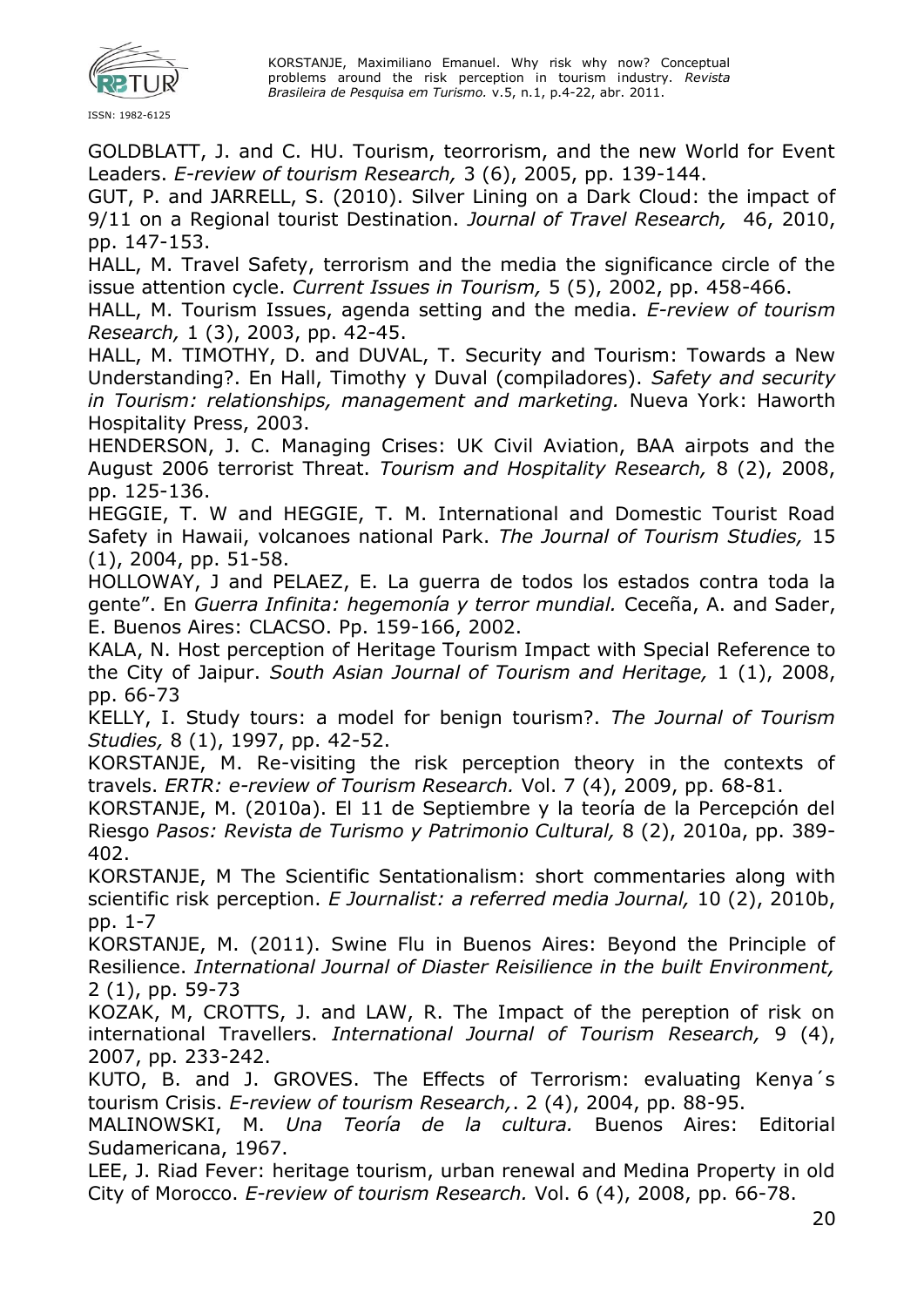

LEPP, A. and GIBSON, H. Sensation Seeking and Tourism: tourist role, perception of risk and Destination Choice. *Tourism Management,* 29, 2008, pp. 740-750.

LOFSTEDT, R. Risk Communication Guidelines for Europe: a modest proposition. *Journal of Risk Research,* 13 (1), 2010, pp. 87-109.

LUHMANN, N. *The Sociology of Risk.* Mexico: Universidad Iberoamericana, 2006.

PARASKEVAS, A. and ARENDELL, B. (2007). A strategic Framework for terrorism prevention and mitigation in tourism destination. *Tourism Management,* 28, 2007, pp. 1560-1573.

PARK, K. and REISINGER, Y. Differences in the Perceived Influence of Natural Disasters and Travel Risk on International Travels. *Tourism Geographies,* 12 (1), 2010, pp. 1-24.

PEARCE, D. Spatial patterns of Package tourism in Europe. *Annals of Tourism Research,* 14 (2), 1987, pp. 183-201.

PEATTIE, S. CLARKE, P. y PEATTIE, K. Risk and Responsibility in Tourism: promoting sun-safety. *Tourism Management,* 26, 2005, pp. 399-408.

PRIDEAUX, B. Factors affecting bilateral tourism Flows. *Annals of Tourism Research,* 32 (3), 2005, pp. 780-801.

PULINA, M. Modelling and Forecasting Length of Stay. *Anatolia, an international Journal of Tourism and Hospitality Research,* 21 (2), 2010, pp. 305-321.

QI, X. C. GIBSON, H y ZHANG, J. Perception of risk and Travel Destinations. The case of China and the Beijing Olympic Games. *Journal of Sports & Tourism,* 14 (1), 2009, pp. 43-67.

QIU-ZHANG, H. Impact of the Tsunami on Chinese outbound Tourism. *International Journal of Contemporary Hospitality and Management,* 17 (5), 2005, pp. 433-435.

RAUKEN, T. et al. Who can stop the rain?, perceptions of summer Weather effects among Small Tourism Business. *Anatolia, an International Journal of Tourism and Hospitality Research,* 21 (2), 2010, pp. 289-304.

REISINGER, Y. and F. MAVONDO. Travel Anxiety and Intention to Travel internationally: implication of Travel Risk perception. *Journal of Travel Research,* 43:, 2005, pp. 212-245.

ROBIN, C. *El Miedo: historia de una idea política.* México: Fondo de Cultura Económica, 2009.

ROBSON, L. Risk Management for meetings and Events. *Annals of Tourism Research,* 35 (3), 2005, pp. 840-842.

ROEHL, W. and FESENMAIER, D. Risk Perceptions and Pleasure Travel: an exploratory analysis. *Journal of Travel Research,* Vol. 30, 1992, pp. 17-26.

SACKETT, H. and BOTTERILL, D. Perception of International Travel Risk: an exploratory study of the influence of proximity to terrorist attack. *E-review of tourism Research,* 4 (2), 2006, pp. 44-49.

SANTANA-TALAVERA, A. *Antropology and Tourism: ¿new hordes, old cultures?.*  Barcelona: Ariel, 2006.

SHAKYA, M. *Risk, Vulnerability, and Tourism in Developing Countries.* Berlin: Logos Verlag, 2009.